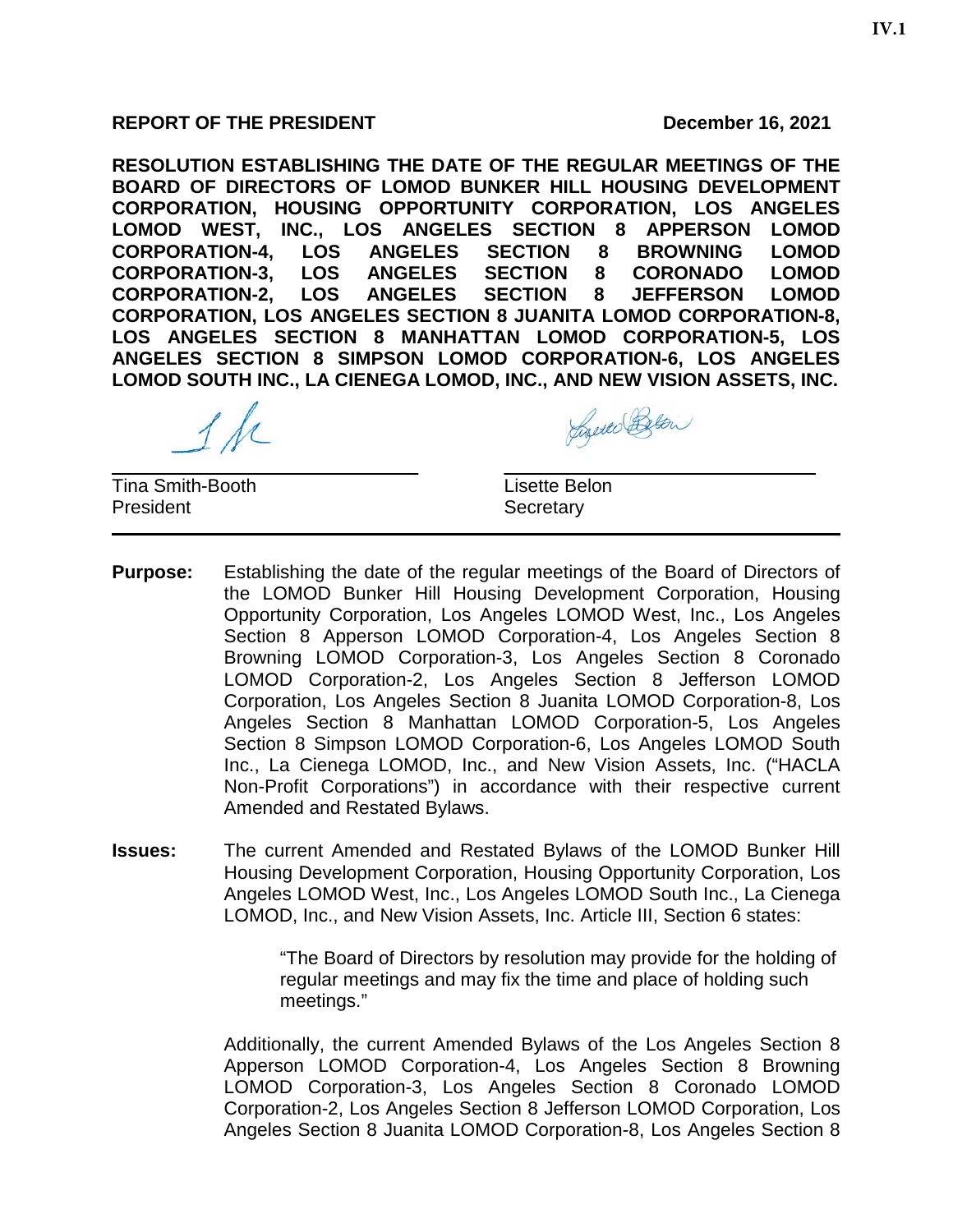Manhattan LOMOD Corporation-5, Los Angeles Section 8 Simpson LOMOD Corporation-6, Article III, Section 4 states:

"The Board of Directors may provide by resolution the time and place for the holding of regular meetings of the Board."

It is recommended that the regular meeting date of each of the HACLA Non-Profit Corporations coincide with the Housing Authority of the City of Los Angeles' ("HACLA") Board of Commissioners December meeting date. Furthermore, should the December meeting of the HACLA Board of Commissioners be cancelled, the HACLA Non-Profit Corporations' regular meetings shall be held on the next regularly scheduled meeting date of the HACLA Board of Commissioners.

**Funding:** No funds are required for this action.

## **Attachment:** 1. Resolution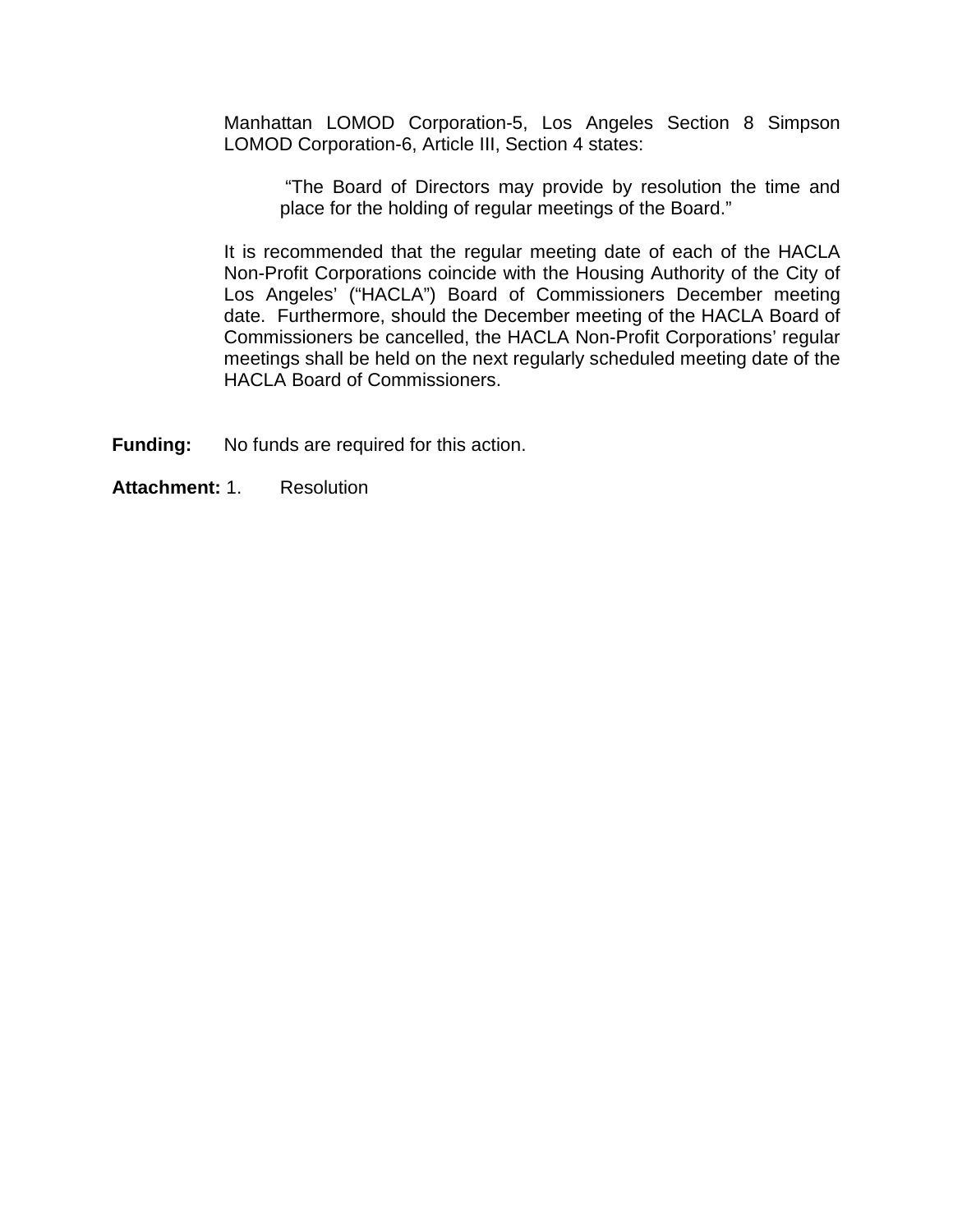## **RESOLUTION NO.\_\_\_\_\_\_\_\_\_\_\_\_\_\_**

**RESOLUTION ESTABLISHING THE DATE OF THE REGULAR MEETINGS OF THE BOARD OF DIRECTORS OF LOMOD BUNKER HILL HOUSING DEVELOPMENT CORPORATION, HOUSING OPPORTUNITY CORPORATION, LOS ANGELES LOMOD WEST, INC., LOS ANGELES SECTION 8 APPERSON LOMOD CORPORATION-4, LOS ANGELES SECTION 8 BROWNING LOMOD CORPORATION-3, LOS ANGELES SECTION 8 CORONADO LOMOD CORPORATION-2, LOS ANGELES SECTION 8 JEFFERSON LOMOD CORPORATION, LOS ANGELES SECTION 8 JUANITA LOMOD CORPORATION-8, LOS ANGELES SECTION 8 MANHATTAN LOMOD CORPORATION-5, LOS ANGELES SECTION 8 SIMPSON LOMOD CORPORATION-6, LOS ANGELES LOMOD SOUTH INC., LA CIENEGA LOMOD, INC., AND NEW VISION ASSETS, INC.**

**WHEREAS,** the Housing Authority of the City of Los Angeles ("HACLA") created the non-profit instrumentalities LOMOD Bunker Hill Housing Development Corporation, Housing Opportunity Corporation, Los Angeles LOMOD West, Inc., Los Angeles Section 8 Apperson LOMOD Corporation-4, Los Angeles Section 8 Browning LOMOD Corporation-3, Los Angeles Section 8 Coronado LOMOD Corporation-2, Los Angeles Section 8 Jefferson LOMOD Corporation, Los Angeles Section 8 Juanita LOMOD Corporation-8, Los Angeles Section 8 Manhattan LOMOD Corporation-5, Los Angeles Section 8 Simpson LOMOD Corporation-6, Los Angeles LOMOD South Inc., La Cienega LOMOD, Inc., and New Vision Assets, Inc. ("HACLA Non-Profit Corporations") to increase affordable housing in the City of Los Angeles;

**WHEREAS,** according to HACLA's Non-Profit Corporations' respective current Amended and Restated Bylaws, the annual meetings of their Boards of Directors ("Boards") is to be held no later than the last quarter of each fiscal year;

**WHEREAS,** HACLA's Non-Profit Corporations' respective current Amended and Restated Bylaws also allow for the Boards to provide by resolution for the holding of the regular meetings and fix the time and place of such meetings;

**WHEREAS,** it is recommended that the regular meetings of the Boards coincide with the HACLA Board of Commissioners December meeting, and

**WHEREAS,** should the December meeting of the HACLA Board of Commissioners be cancelled, the Non-Profit Corporations' regular meetings shall be held on the next regularly scheduled meeting date of the HACLA Board of Commissioners.

**NOW, THEREFORE, BE IT RESOLVED** the Boards of Directors of the HACLA Non-Profit Corporations set the annual regular meetings date to coincide with the December meeting of the HACLA's Board of Commissioners or the next regularly scheduled HACLA Board of Commissioners meeting should its December meeting be cancelled.